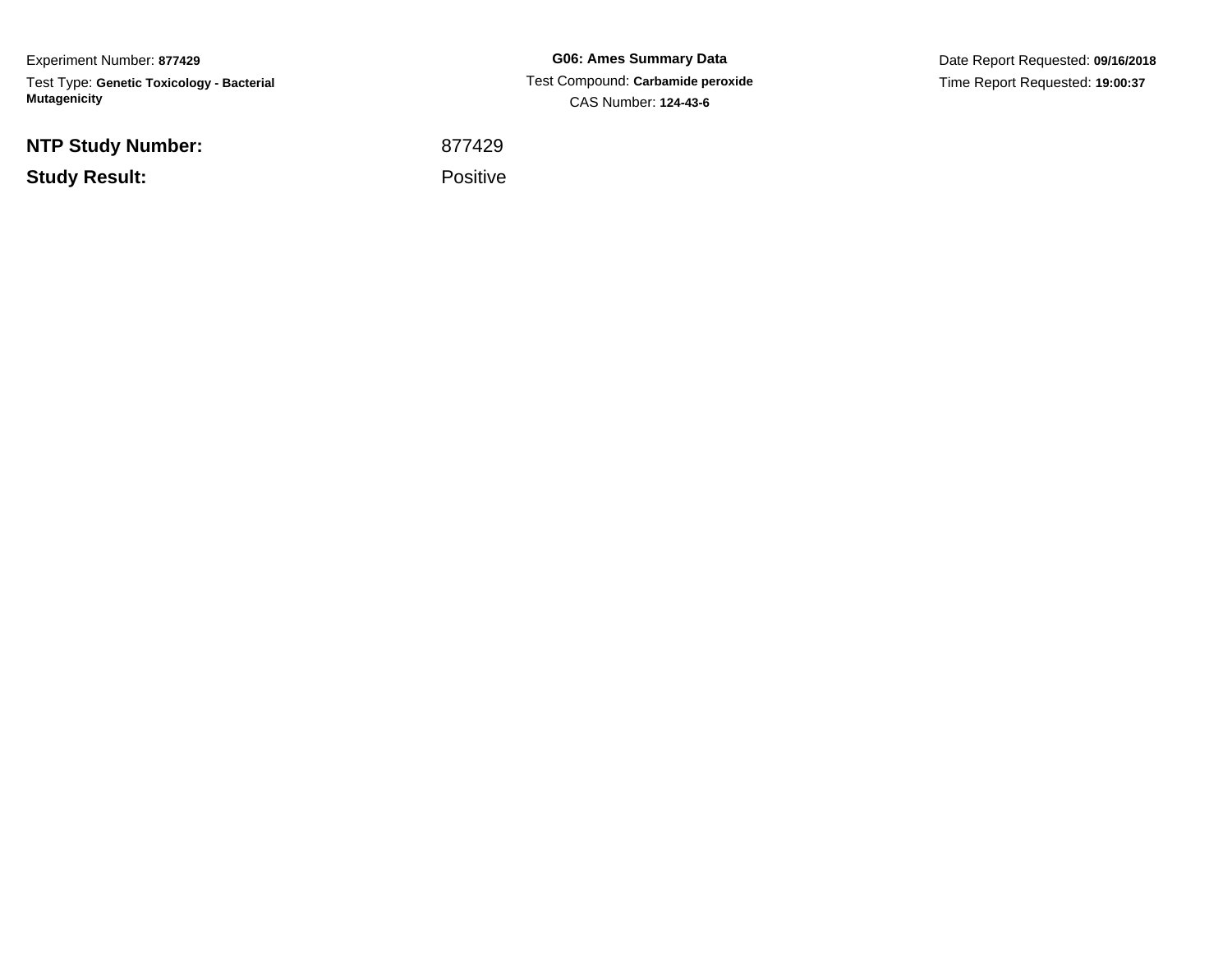| Experiment Number: 877429                                        |                   | <b>G06: Ames Summary Data</b>                             |                             | Date Report Requested: 09/16/2018 |                     |  |
|------------------------------------------------------------------|-------------------|-----------------------------------------------------------|-----------------------------|-----------------------------------|---------------------|--|
| Test Type: Genetic Toxicology - Bacterial<br><b>Mutagenicity</b> |                   | Test Compound: Carbamide peroxide<br>CAS Number: 124-43-6 |                             | Time Report Requested: 19:00:37   |                     |  |
| Strain: TA100                                                    |                   |                                                           |                             |                                   |                     |  |
| Dose (ug/Plate)                                                  | <b>Without S9</b> | <b>Without S9</b>                                         | <b>Without S9</b>           | <b>With 30% Rat S9</b>            | With 30% Hamster S9 |  |
| Vehicle Control <sup>1</sup>                                     | $131 \pm 3.8$     | $164 \pm 0.9$                                             | $177 \pm 7.8$               | $137 \pm 8.4$                     | $134 \pm 0.6$       |  |
| 10.0                                                             | $166 \pm 6.1$     | $172 \pm 11.3$                                            | $217 \pm 17.6$              |                                   |                     |  |
| 33.0                                                             | $145 \pm 8.7$     | $211 \pm 5.0$                                             | $181 \pm 4.5$               |                                   |                     |  |
| 100.0                                                            | $162 \pm 9.0$     | $267 \pm 3.2$                                             | $149 \pm 8.5^s$             | $138 \pm 9.5$                     | $144 \pm 7.0$       |  |
| 150.0                                                            |                   | $248 \pm 10.4$                                            | $105 \pm 19.8^s$            |                                   |                     |  |
| 200.0                                                            |                   | $165 \pm 11.1^s$                                          | $100 \pm 21.9$ <sup>s</sup> |                                   |                     |  |
| 333.0                                                            | $66 \pm 5.8^s$    |                                                           |                             | $149 \pm 3.5$                     | $141 \pm 5.7$       |  |
| 1000.0                                                           | Toxic             |                                                           |                             | $141 \pm 2.0$                     | $152 \pm 4.9$       |  |
| 3333.0                                                           |                   |                                                           |                             | $147 \pm 6.1$                     | $162 \pm 6.3$       |  |
| 10000.0                                                          |                   |                                                           |                             | $142 \pm 3.2$                     | $165 \pm 3.7$       |  |
| <b>Trial Summary</b>                                             | Negative          | <b>Weakly Positive</b>                                    | Negative                    | Negative                          | Negative            |  |
| Positive Control <sup>2</sup>                                    | $433 \pm 12.1$    | $383 \pm 9.0$                                             | $554 \pm 2.1$               |                                   |                     |  |
| Positive Control <sup>3</sup>                                    |                   |                                                           |                             |                                   | $393 \pm 9.8$       |  |
| Positive Control <sup>4</sup>                                    |                   |                                                           |                             | $796 \pm 10.4$                    |                     |  |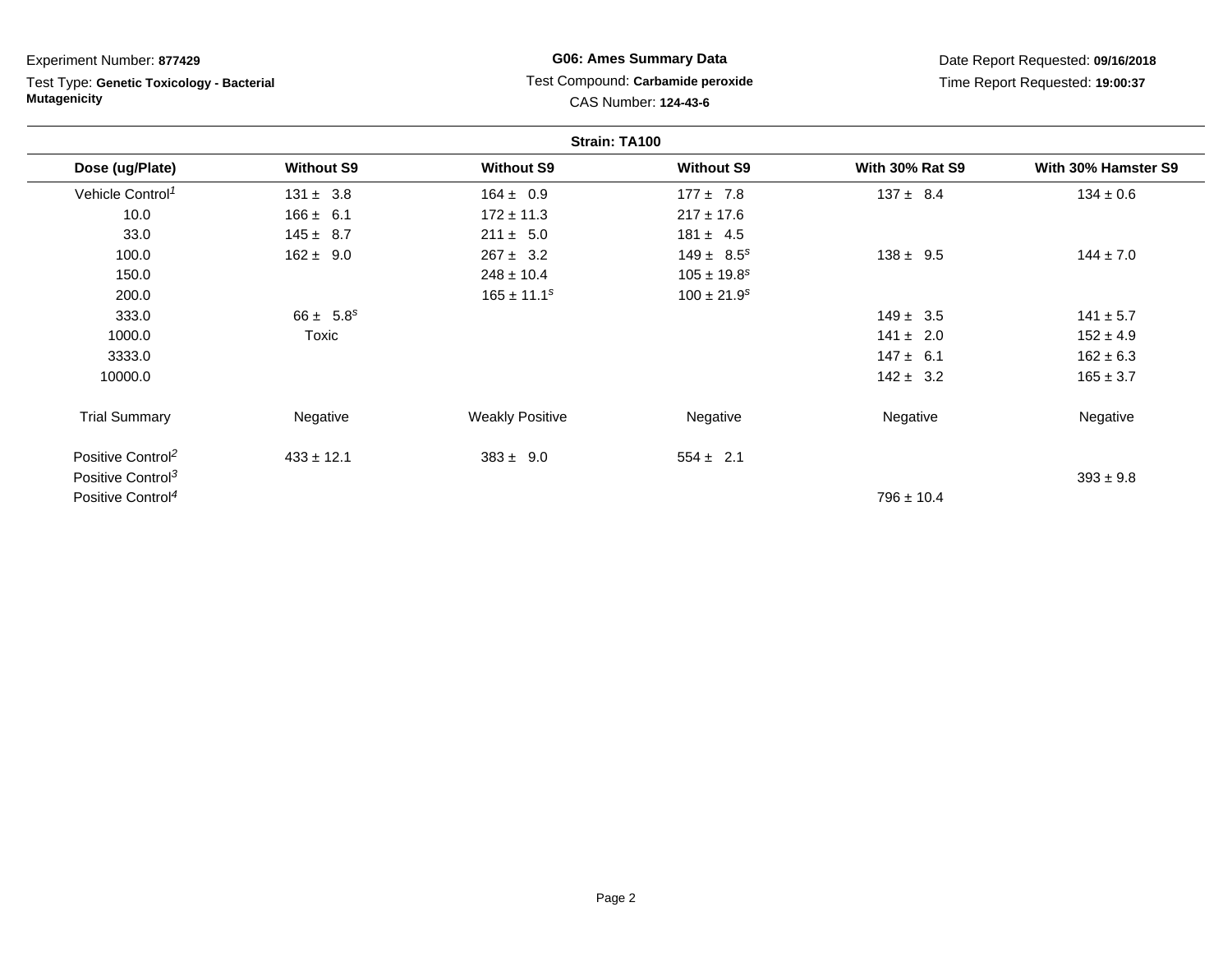## Experiment Number: **877429**

Test Type: **Genetic Toxicology - Bacterial Mutagenicity**

# **G06: Ames Summary Data** Test Compound: **Carbamide peroxide**CAS Number: **124-43-6**

Date Report Requested: **09/16/2018**Time Report Requested: **19:00:37**

### **Strain: TA1535**

| Dose (ug/Plate)               | <b>Without S9</b>        |  |
|-------------------------------|--------------------------|--|
| Vehicle Control <sup>1</sup>  | $11 \pm 3.4$             |  |
| 10.0                          | $14 \pm 1.5$             |  |
| 33.0                          | $15 \pm 0.7$             |  |
| 100.0                         | $15 \pm 2.6$             |  |
| 150.0                         | $11 \pm 3.0^s$           |  |
| 200.0                         | $9 \pm 0.6$ <sup>s</sup> |  |
| <b>Trial Summary</b>          | Negative                 |  |
| Positive Control <sup>2</sup> | $263 \pm 4.0$            |  |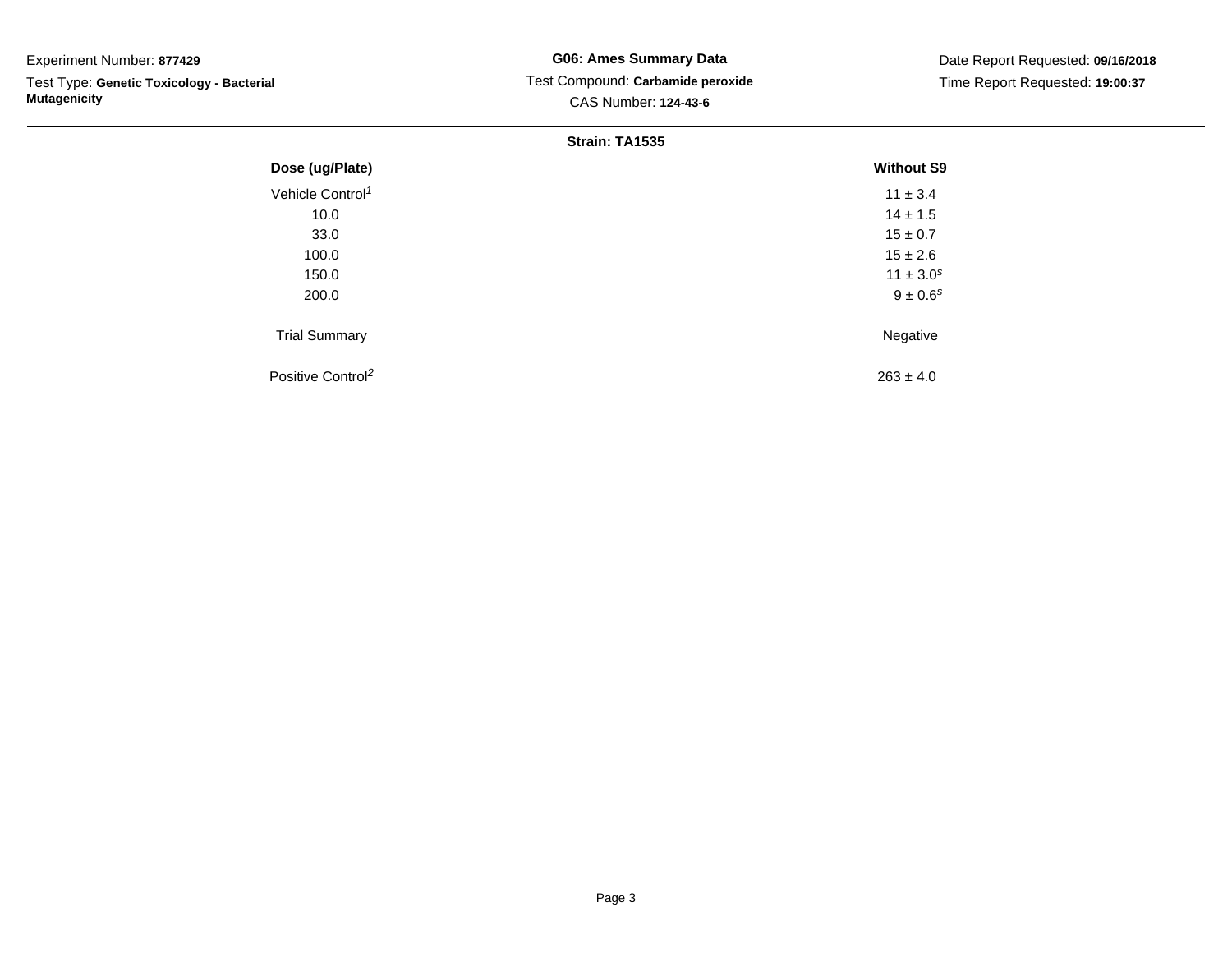## Experiment Number: **877429**

Test Type: **Genetic Toxicology - Bacterial Mutagenicity**

# **G06: Ames Summary Data** Test Compound: **Carbamide peroxide**CAS Number: **124-43-6**

Date Report Requested: **09/16/2018**Time Report Requested: **19:00:37**

### **Strain: TA1538**

| Dose (ug/Plate)               | <b>Without S9</b>        |  |
|-------------------------------|--------------------------|--|
| Vehicle Control <sup>1</sup>  | $5 \pm 0.3$              |  |
| 10.0                          | $3 \pm 0.9$              |  |
| 33.0                          | $6 \pm 0.9$              |  |
| 100.0                         | $6 \pm 1.5$              |  |
| 150.0                         | $6 \pm 1.5$              |  |
| 200.0                         | $3 \pm 0.0$ <sup>s</sup> |  |
| <b>Trial Summary</b>          | Negative                 |  |
| Positive Control <sup>5</sup> | $292 \pm 9.9$            |  |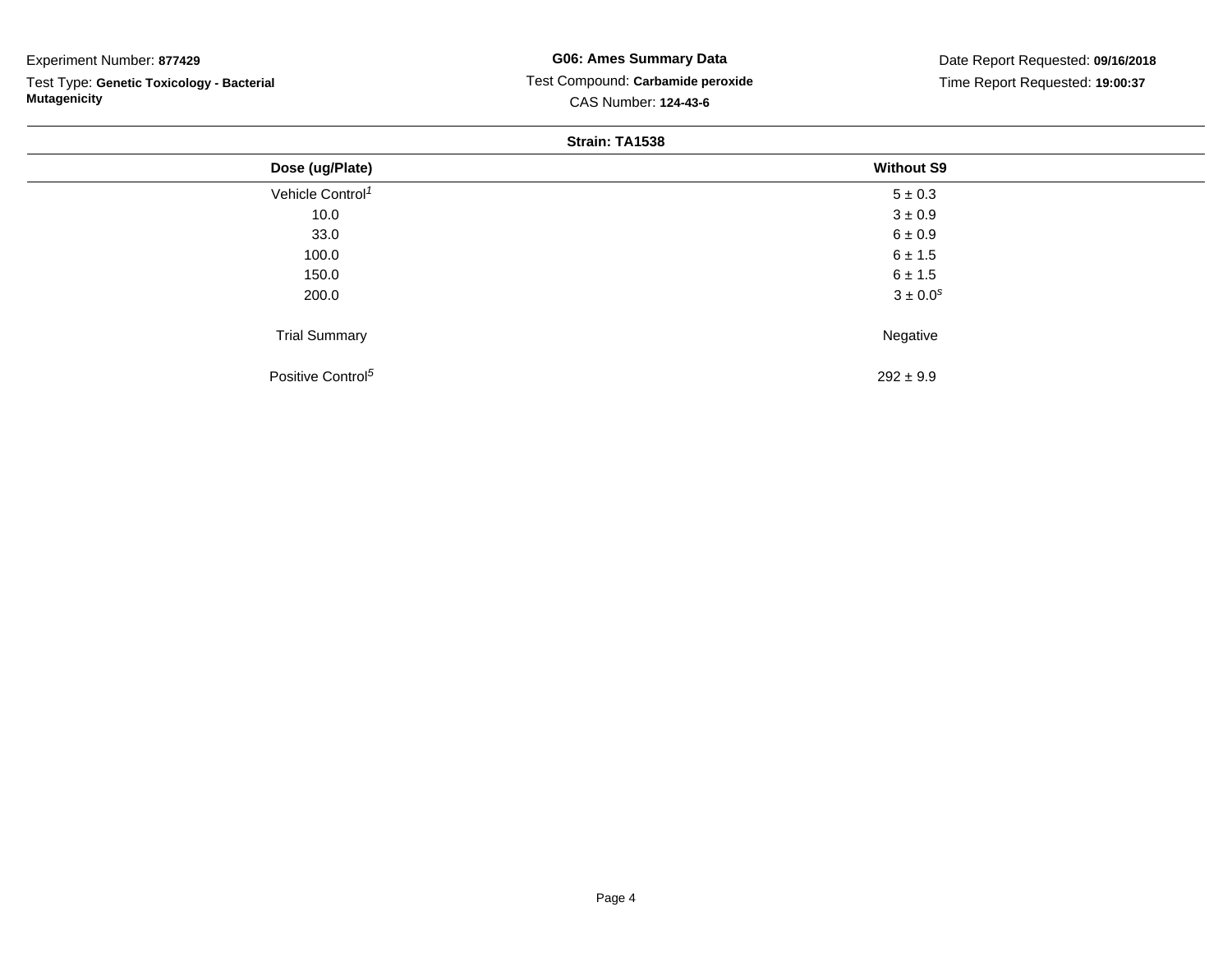| Experiment Number: 877429<br>Test Type: Genetic Toxicology - Bacterial<br><b>Mutagenicity</b> |                   | <b>G06: Ames Summary Data</b><br>Test Compound: Carbamide peroxide<br>CAS Number: 124-43-6 |                   | Date Report Requested: 09/16/2018<br>Time Report Requested: 19:00:37 |                        |
|-----------------------------------------------------------------------------------------------|-------------------|--------------------------------------------------------------------------------------------|-------------------|----------------------------------------------------------------------|------------------------|
|                                                                                               |                   |                                                                                            |                   |                                                                      |                        |
| Dose (ug/Plate)                                                                               | <b>Without S9</b> | <b>Without S9</b>                                                                          | <b>Without S9</b> | <b>Without S9</b>                                                    | <b>With 30% Rat S9</b> |
| Vehicle Control <sup>1</sup>                                                                  | $15 \pm 2.3$      | $17 \pm 2.2$                                                                               | $13 \pm 0.3$      | $25 \pm 3.8$                                                         | $23 \pm 1.2$           |
| 10.0                                                                                          | $18 \pm 0.9$      | $20 \pm 3.4$                                                                               | $23 \pm 0.9$      | $30 \pm 4.5$                                                         |                        |
| 33.0                                                                                          | $17 \pm 3.8$      | $24 \pm 0.0$                                                                               | $20 \pm 3.5$      | $38 \pm 3.5$                                                         |                        |
| 100.0                                                                                         | $26 \pm 1.2$      | $35 \pm 2.6$                                                                               | $42 \pm 4.4$      | $50 \pm 6.7$                                                         | $20 \pm 1.5$           |
| 150.0                                                                                         |                   | $52 \pm 2.6$                                                                               | $25 \pm 3.0$      | $27 \pm 7.3$                                                         |                        |
| 200.0                                                                                         |                   | $37 \pm 6.7$                                                                               | $13 \pm 1.2^s$    | $4 \pm 1.2^{s}$                                                      |                        |
| 333.0                                                                                         | $6 \pm 1.9^{s}$   |                                                                                            |                   |                                                                      | $27 \pm 3.3$           |
| 1000.0                                                                                        | Toxic             |                                                                                            |                   |                                                                      | $27 \pm 1.5$           |
| 3333.0                                                                                        |                   |                                                                                            |                   |                                                                      | $19 \pm 1.5$           |
| 10000.0                                                                                       |                   |                                                                                            |                   |                                                                      | $25 \pm 1.2$           |
| <b>Trial Summary</b>                                                                          | Equivocal         | Positive                                                                                   | Equivocal         | <b>Weakly Positive</b>                                               | Negative               |
| Positive Control <sup>5</sup><br>Positive Control <sup>3</sup>                                | $229 \pm 11.0$    | $268 \pm 6.7$                                                                              | $297 \pm 9.3$     | $246 \pm 2.0$                                                        | $335 \pm 22.7$         |

Page 5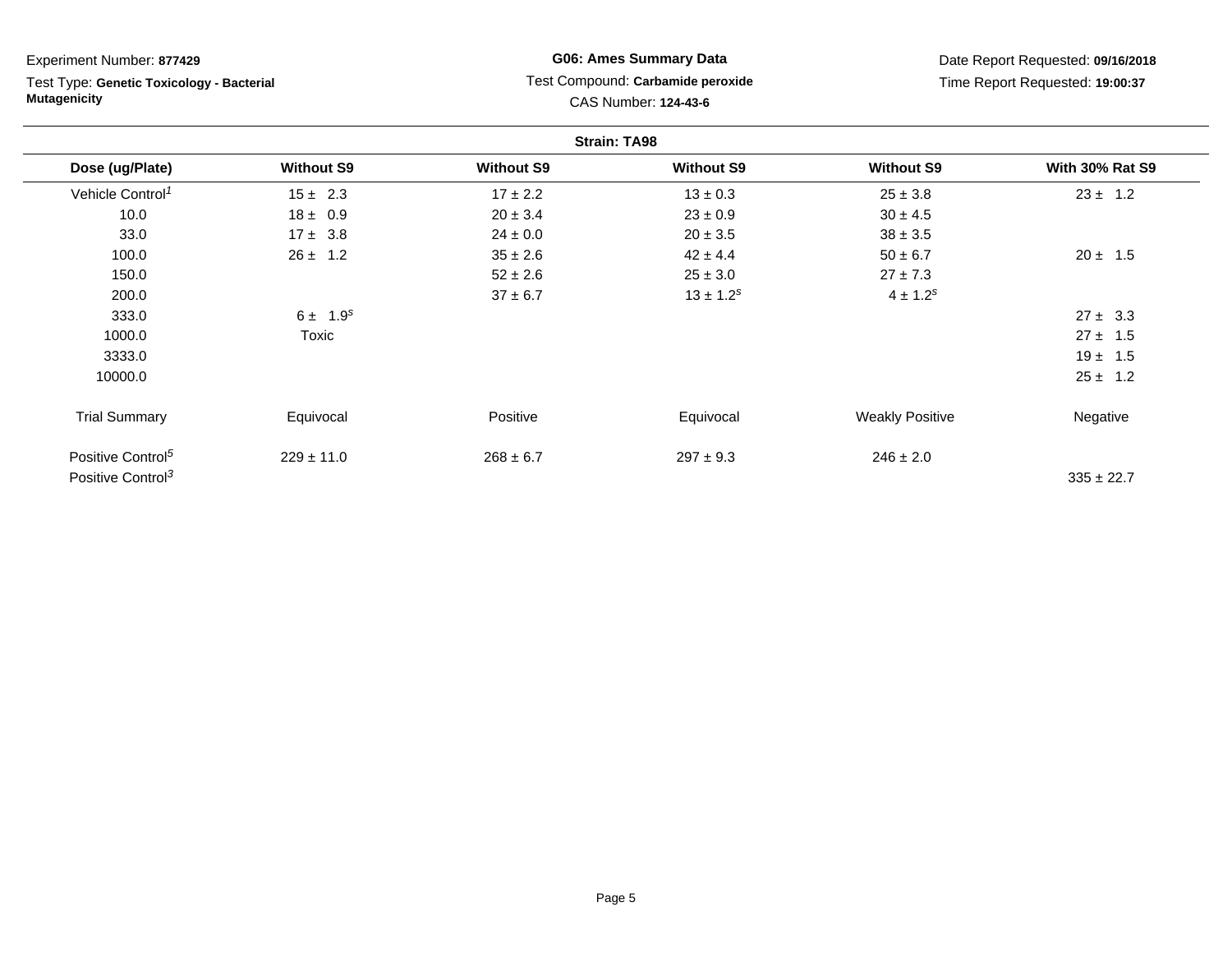## Experiment Number: **877429**

Test Type: **Genetic Toxicology - Bacterial Mutagenicity**

#### **Strain: TA98**

| Dose (ug/Plate)               | With 30% Hamster S9 |
|-------------------------------|---------------------|
| Vehicle Control <sup>1</sup>  | $19 \pm 1.5$        |
| 10.0                          |                     |
| 33.0                          |                     |
| 100.0                         | $23 \pm 1.5$        |
| 150.0                         |                     |
| 200.0                         |                     |
| 333.0                         | $25 \pm 1.8$        |
| 1000.0                        | $27 \pm 4.0$        |
| 3333.0                        | $25 \pm 1.8$        |
| 10000.0                       | $28 \pm 1.5$        |
|                               |                     |
| <b>Trial Summary</b>          | Negative            |
| Positive Control <sup>5</sup> |                     |
| Positive Control <sup>3</sup> | $410 \pm 16.0$      |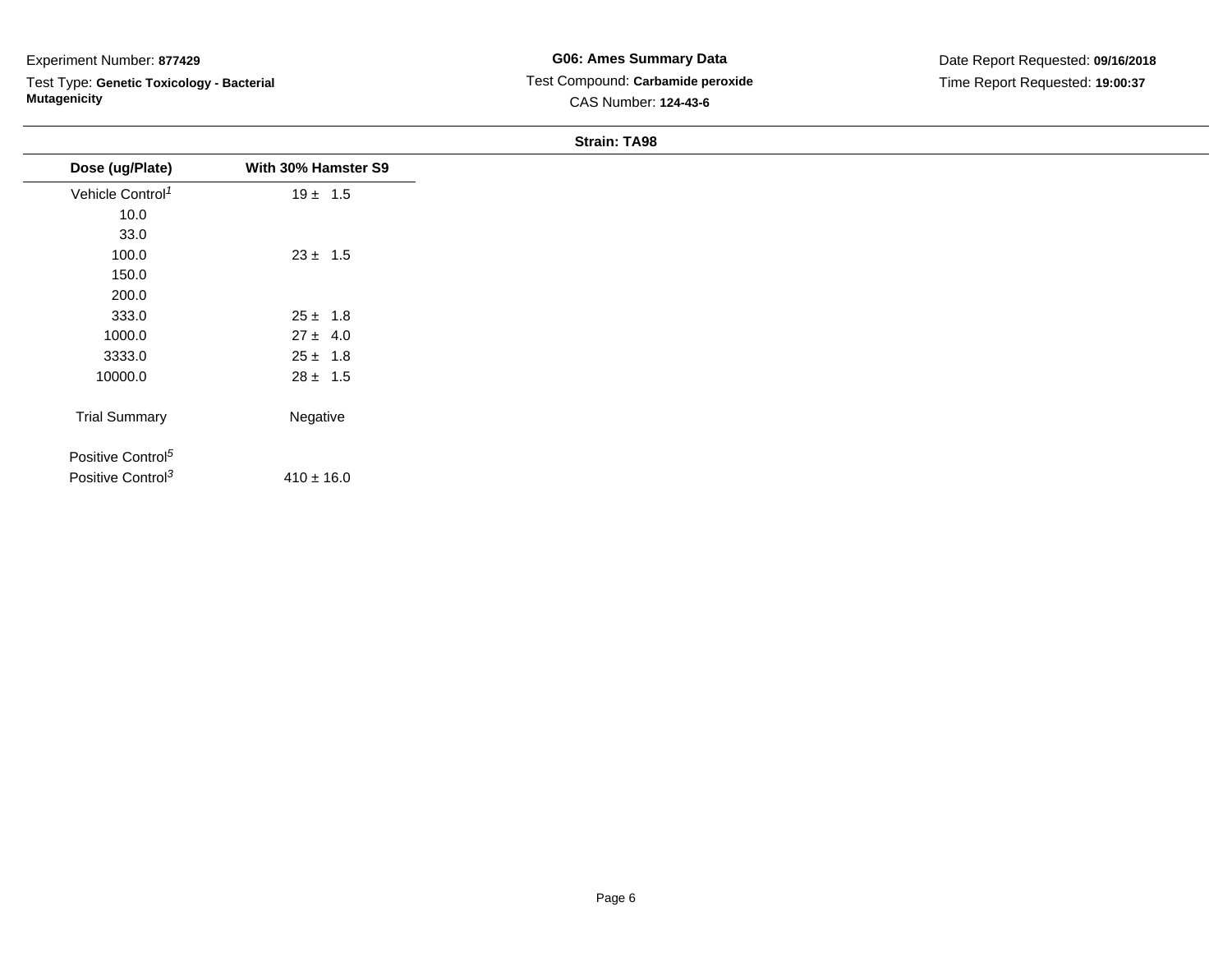| Experiment Number: 877429<br>Test Type: Genetic Toxicology - Bacterial<br><b>Mutagenicity</b> |                        | <b>G06: Ames Summary Data</b>                             |                        | Date Report Requested: 09/16/2018 |  |
|-----------------------------------------------------------------------------------------------|------------------------|-----------------------------------------------------------|------------------------|-----------------------------------|--|
|                                                                                               |                        | Test Compound: Carbamide peroxide<br>CAS Number: 124-43-6 |                        | Time Report Requested: 19:00:37   |  |
|                                                                                               |                        |                                                           |                        |                                   |  |
| Dose (ug/Plate)                                                                               | <b>Without S9</b>      | <b>Without S9</b>                                         | <b>With 30% Rat S9</b> | With 30% Hamster S9               |  |
| Vehicle Control <sup>1</sup>                                                                  | $239 \pm 11.1$         | $283 \pm 11.7$                                            | $389 \pm 5.6$          | $391 \pm 7.9$                     |  |
| 10.0                                                                                          | $281 \pm 12.4$         |                                                           |                        |                                   |  |
| 33.0                                                                                          | $282 \pm 7.7$          | $357 \pm 13.4$                                            |                        |                                   |  |
| 100.0                                                                                         | $408 \pm 18.7$         | $409 \pm$<br>3.5                                          | $379 \pm 6.4$          | $393 \pm 9.5$                     |  |
| 150.0                                                                                         | $424 \pm 11.9$         |                                                           |                        |                                   |  |
| 200.0                                                                                         | $433 \pm 9.3$          | $522 \pm$<br>9.4                                          |                        |                                   |  |
| 333.0                                                                                         |                        | 7.5<br>635 $\pm$                                          | $429 \pm 25.2$         | $348 \pm 34.2$                    |  |
| 1000.0                                                                                        |                        | $789 \pm 15.7$                                            | $430 \pm 14.8$         | $396 \pm 9.5$                     |  |
| 3333.0                                                                                        |                        |                                                           | $435 \pm$<br>4.7       | $389 \pm 12.4$                    |  |
| 10000.0                                                                                       |                        |                                                           | 441 $\pm$<br>8.6       | $424 \pm 7.7$                     |  |
| <b>Trial Summary</b>                                                                          | <b>Weakly Positive</b> | Positive                                                  | Negative               | Negative                          |  |
| Positive Control <sup>6</sup>                                                                 |                        |                                                           | $1254 \pm 215.7$       | $2412 \pm 36.5$                   |  |
| Positive Control <sup>7</sup>                                                                 | $546 \pm 2.3$          | $1008 \pm 168.7$                                          |                        |                                   |  |